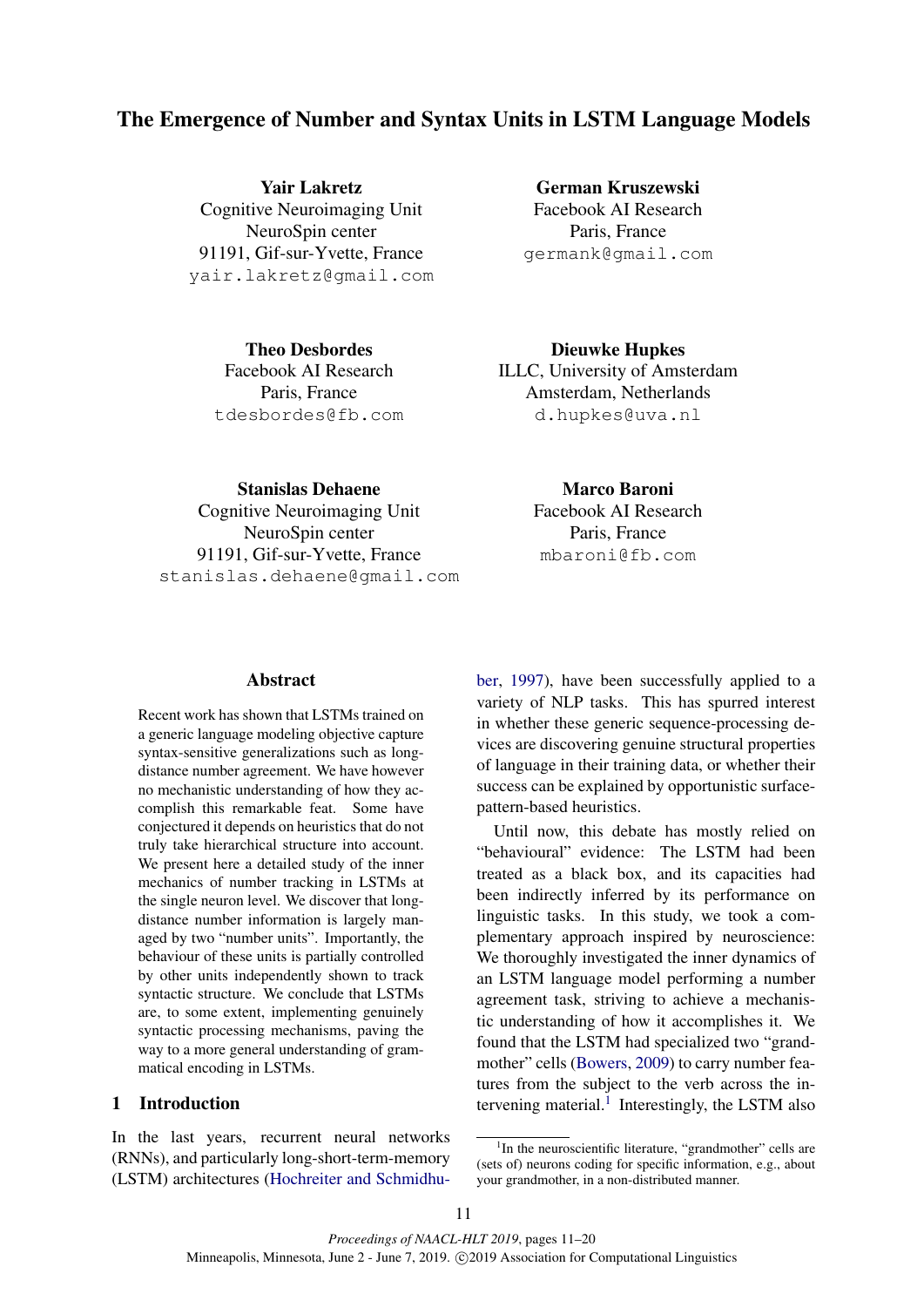possesses a more distributed mechanism to predict number when subject and verb are close, with the grandmother number cells only playing a crucial role in more difficult long-distance cases. Crucially, we independently identified a set of cells tracking syntactic structure, and found that one of them encodes the presence of an embedded phrase separating the main subject-verb dependency, and has strong efferent connections to the long-distance number cells, suggesting that the network relies on genuine syntactic information to regulate agreement-feature percolation.

Our analysis thus provides direct evidence for the claim that LSTMs trained on unannotated corpus data, despite lacking significant linguistic priors, learn to perform structure-dependent linguistic operations. In turn, this suggests that raw linguistic input and generic memory mechanisms, such as those implemented in LSTMs, may suffice to trigger the induction of non-trivial grammatical rules.

# 2 Related Work

Starting with the seminal work of [Linzen et al.](#page-9-1) [\(2016\)](#page-9-1), a long-distance number agreement task has emerged as a standard way to probe the syntactic capabilities of neural language models. In the number agreement task, a model is asked to predict the verb in a sentence where the subject and main verb are separated by one or more intervening nouns ("the boy near the *cars* greets. . . ") and evaluated based on how often it predicts the right verb form.

Following mixed initial results by Linzen and colleagues and [Bernardy and Lappin](#page-8-1) [\(2017\)](#page-8-1), [Gu](#page-9-2)[lordava et al.](#page-9-2) [\(2018\)](#page-9-2) and [Kuncoro et al.](#page-9-3) [\(2018b\)](#page-9-3) have robustly established that LSTM language models achieve near-human performance on the agreement task. While Gulordava and colleagues provided some evidence that the LSTMs are relying on genuine syntactic generalizations, [Kun](#page-9-4)[coro et al.](#page-9-4) [\(2018a\)](#page-9-4) and [Linzen and Leonard](#page-9-5) [\(2018\)](#page-9-5) suggested that the LSTM achievements can, at least in part, be accounted by superficial heuristics (e.g., "percolate the number of the first noun in a sentence"). Other recent work has extended syntax probing to other phenomena such as negative polarity items and island constraints [\(Chowdhury](#page-9-6) [and Zamparelli,](#page-9-6) [2018;](#page-9-6) [Jumelet and Hupkes,](#page-9-7) [2018;](#page-9-7) [Marvin and Linzen,](#page-9-8) [2018;](#page-9-8) [Wilcox et al.,](#page-9-9) [2018\)](#page-9-9).

While [Linzen et al.](#page-9-1) [\(2016\)](#page-9-1) presented intrigu-

ing qualitative data showing cells that track grammatical number in a network directly trained on the agreement task, most of the following work focused on testing the network output behaviour, rather than on understanding how the latter follows from the inner representations of the network. Another research line studied linguistic processing in neural networks through 'diagnostic classifiers', that is, classifiers trained to predict a certain property from network activations (e.g., [Gelderloos and Chrupała,](#page-9-10) [2016;](#page-9-10) [Adi et al.,](#page-8-2) [2017;](#page-8-2) [Alain and Bengio,](#page-8-3) [2017;](#page-8-3) [Hupkes et al.,](#page-9-11) [2018\)](#page-9-11). This approach may give insight into which information is encoded by the network in different layers or at different time points, but it only provides indirect evidence about the specific mechanics of linguistic processing in the network.

Other studies are closer to our approach in that they attempt to attribute function to specific network cells, often by means of visualization [\(Karpathy et al.,](#page-9-12) [2016;](#page-9-12) [Li et al.,](#page-9-13) [2016;](#page-9-13) [Tang et al.,](#page-9-14) [2017\)](#page-9-14). [Radford et al.](#page-9-15) [\(2017\)](#page-9-15), for example, detected a "sentiment" grandmother cell in a language-model-trained network. [Ke](#page-9-16)[mentchedjhieva and Lopez](#page-9-16) [\(2018\)](#page-9-16) recently found a character-level RNN to track morpheme boundaries in a single cell. We are however not aware of others studies systematically characterizing the processing of a linguistic phenomenon at the level of RNN cell dynamics, as is the attempt in the study hereby presented.

### <span id="page-1-1"></span>3 Setup

Language Model We study the pretrained LSTM language model made available by [Gu](#page-9-2)[lordava et al.](#page-9-2) [\(2018\)](#page-9-2). This model is composed of a 650-dimensional embedding layer, two 650 dimensional hidden layers, and an output layer with vocabulary size 50,000. The model was trained on Wikipedia data, without fine-tuning for number agreement, and obtained perplexity close to state of the art in the experiments of Gulordava et al.[2](#page-1-0)

Number-Agreement Tasks We complement analysis of the naturalistic, corpus-derived number-agreement test set of [Linzen et al.](#page-9-1) [\(2016\)](#page-9-1), in the version made available by [Gulordava et al.](#page-9-2) [\(2018\)](#page-9-2), with synthetically generated data-sets.

<span id="page-1-0"></span> $2$ Key findings reported below were also replicated with the same model trained with different initialization seeds and variations with different hyper-parameters.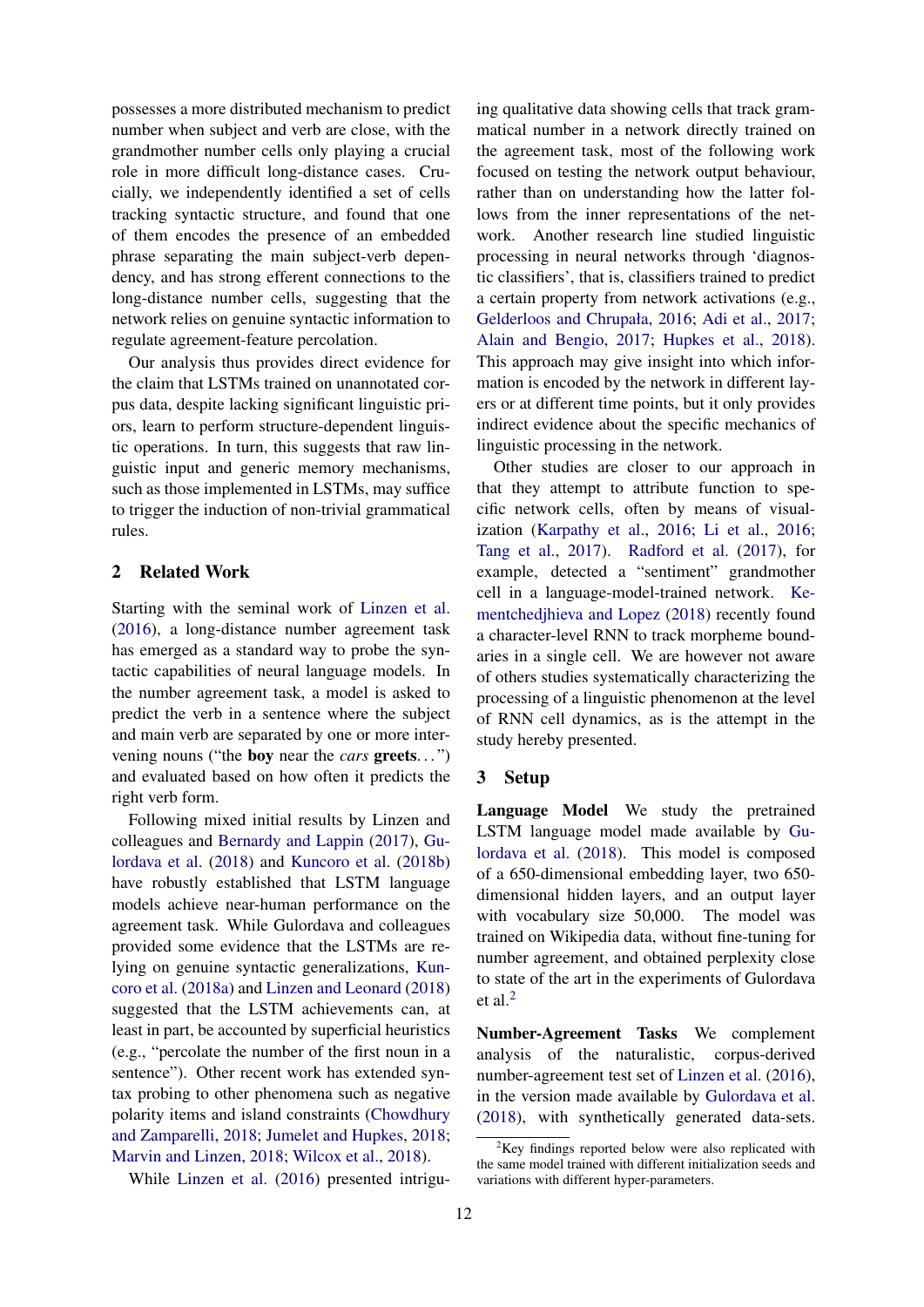<span id="page-2-1"></span>

| <b>Simple</b> | the <b>boy greets</b> the guy                                      |
|---------------|--------------------------------------------------------------------|
| Adv           | the <b>boy</b> probably <b>greets</b> the guy                      |
| 2Adv          | the boy most probably greets the guy                               |
| CoAdv         | the <b>boy</b> openly and deliberately <b>greets</b> the guy       |
| <b>NamePP</b> | the <b>boy</b> near Pat <b>greets</b> the guy                      |
| <b>NounPP</b> | the boy near the car greets the guy                                |
|               | <b>NounPPAdv</b> the boy near the car kindly <b>greets</b> the guy |

Table 1: NA tasks illustrated by representative singular sentences.

Each synthetic number-agreement task (NA-task) instantiates a fixed syntactic structure with varied lexical material, in order to probe subject-verb number agreement in controlled and increasingly challenging setups.[3](#page-2-0) The different structures are illustrated in Table [1,](#page-2-1) where all forms are in the singular. Distinct sentences were randomly generated by selecting words from pools of 20 subject/object nouns, 15 verbs, 10 adverbs, 5 prepositions, 10 proper nouns and 10 location nouns. The items were selected so that their combination would not lead to semantic anomalies. For each NA-task, we generated singular and plural versions of each sentence. We refer to each such version as a *condition*. For NAtasks that have other nouns occurring between subject and main verb, we also systematically vary their number, resulting in two *congruent* and two *incongruent* conditions. For example, the NounPP sentence in the table illustrates the congruent SS (singular-singular) condition and the corresponding sentence in the incongruent PS (plural-singular) condition is: "the *boys* near the *car greet* the guy". For all NA-tasks, each condition consisted of 600 sentences

Syntactic Depth Data-Set We probed the implicit syntax-parsing abilities of the model by testing whether its representations predict the syntactic depth of the words they process. Following [Nelson et al.](#page-9-17) [\(2017\)](#page-9-17), this was operationalized as predicting the number of open syntactic nodes at each word, given the canonical syntactic parse of a sentence. We generated a data-set of sentences with unambiguous but varied syntactic structures and annotated them with the number of open nodes at each word. For example: "Ten<sub>1</sub> really<sub>2</sub> ecstatic<sub>3</sub> cousins<sub>3</sub> of<sub>4</sub> four<sub>5</sub> teachers<sub>6</sub> are<sub>2</sub> quickly<sub>3</sub> laughing<sub>4</sub>", where indexes show the corresponding number of open nodes. Since syntactic depth is naturally correlated with the position of a word in a sentence, we used a data-point sampling strategy to de-correlate these factors. For each length between 2 and 25 words, we randomly generated 300 sentences. From this set, we randomly picked examples uniformly covering all possible position-depth combinations within the 7-12 position and 3-8 depth ranges. The final data-set contains 4,033 positions from 1,303 sentences.[4](#page-2-2)

# 4 Experiments

To successfully perform the NA-task, the LSTM should: (1) encode and store the grammatical number of the subject; and (2) track the main subject-verb syntactic dependency. The latter information is important for identifying the time period during which subject number should be stored, output and then updated by the network. This section describes the 'neural circuit' that encodes and processes this information in the LSTM.

## 4.1 Long-Range Number Units

We first tested the performance of the LSTM on the Linzen's data and on the NA-tasks in Table [1.](#page-2-1) Following [Linzen et al.](#page-9-1) [\(2016\)](#page-9-1) and later work, we computed the likelihood that the LSTM assigns to the main verb of each sentence given the preceding context and compared it to the likelihood it assigns to the wrong verb inflection. Accuracy in a given condition was measured as the proportion of sentences in this condition for which the model assigned a higher likelihood to the correct verb form than to the wrong one.

Network performance is reported in Table [2](#page-3-0) (right column – 'Full'). We first note that our results on the Linzen NA-task confirm those reported in [Gulordava et al.](#page-9-2) [\(2018\)](#page-9-2). For the other NA-tasks, results show that some tasks and conditions are more difficult than others. For example, performance on the Simple (0-distance) NA-task is better than that on the Co-Adv NA-task, which in turn is better than that of the nounPP tasks. Second, as expected, incongruent conditions (the number-mismatch conditions of namePP, nounPP and nounPPAdv) reduce network performance.

<span id="page-2-0"></span> $3$ We exclude, for the time being, agreement across a relative clause, as it comes with the further complication of accounting for the extra agreement process taking place inside the relative clause.

<span id="page-2-2"></span><sup>&</sup>lt;sup>4</sup>All our data-sets are available at: [https:](https://github.com/FAIRNS/Number_and_syntax_units_in_LSTM_LMs) [//github.com/FAIRNS/Number\\_and\\_syntax\\_](https://github.com/FAIRNS/Number_and_syntax_units_in_LSTM_LMs) [units\\_in\\_LSTM\\_LMs](https://github.com/FAIRNS/Number_and_syntax_units_in_LSTM_LMs).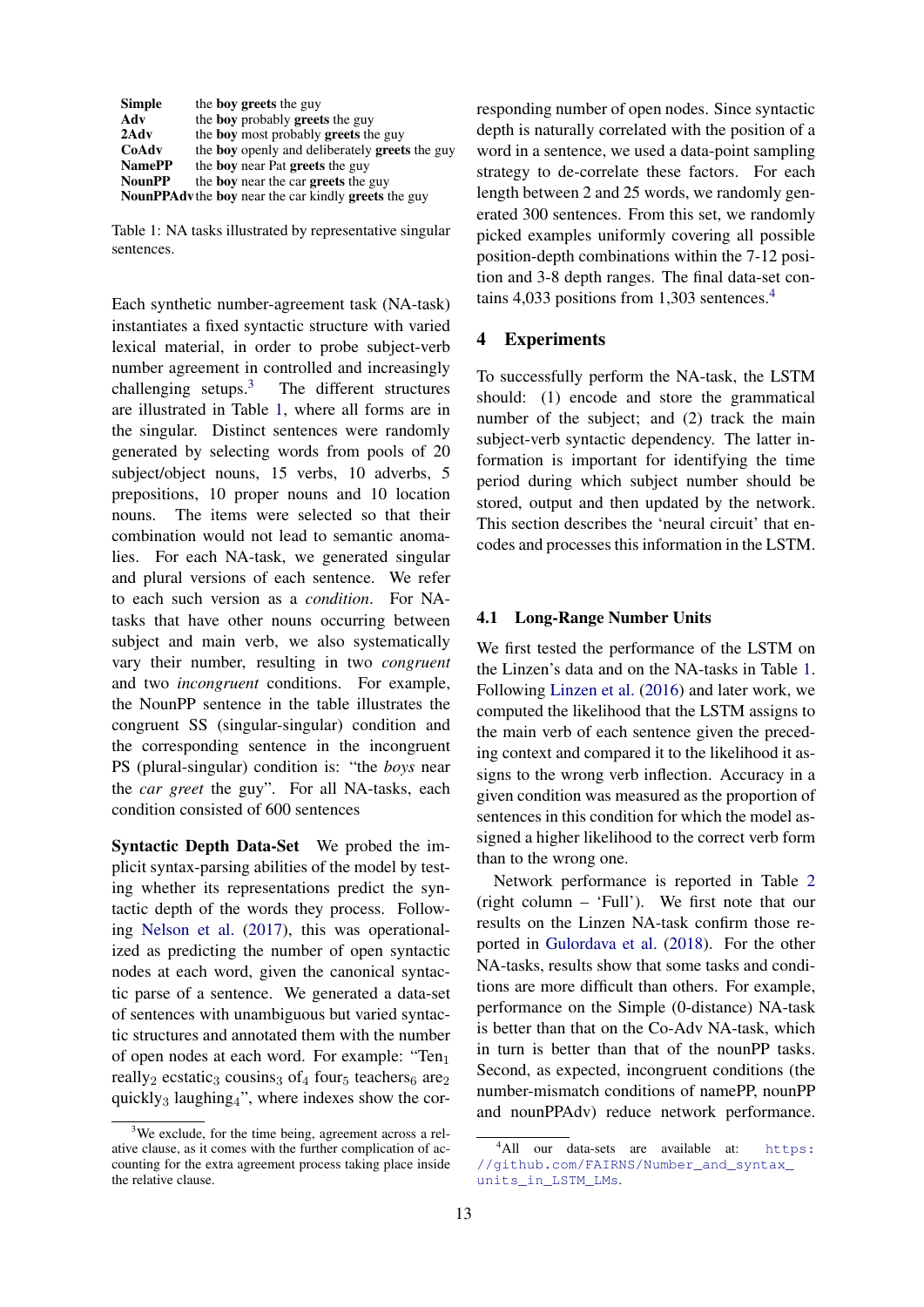<span id="page-3-0"></span>

| <b>NA</b> task | $\mathbf C$ | <b>Ablated</b> |      | Full |
|----------------|-------------|----------------|------|------|
|                |             | 776            | 988  |      |
| Simple         | S           |                |      | 100  |
| Adv            | S           |                |      | 100  |
| 2Adv           | S           |                |      | 99.9 |
| CoAdv          | S           |                | 82   | 98.7 |
| namePP         | SS          |                |      | 99.3 |
| nounPP         | SS          |                |      | 99.2 |
| nounPP         | <b>SP</b>   |                | 54.2 | 87.2 |
| nounPPAdv      | SS          |                |      | 99.5 |
| nounPPAdv      | SP          |                | 54.0 | 91.2 |
| Simple         | ${\bf P}$   |                |      | 100  |
| Adv            | ${\bf P}$   |                |      | 99.6 |
| 2Adv           | $\mathbf P$ |                |      | 99.3 |
| CoAdv          | $\mathbf P$ | 79.2           |      | 99.3 |
| namePP         | PS          | 39.9           |      | 68.9 |
| nounPP         | PS          | 48.0           |      | 92.0 |
| nounPP         | PP          | 78.3           |      | 99.0 |
| nounPPAdv      | <b>PS</b>   | 63.7           |      | 99.2 |
| nounPPAdv      | PP          |                |      | 99.8 |
| <b>Linzen</b>  |             | 75.3           |      | 93.9 |

Table 2: Ablation-experiments results: Percentage accuracy in all NA-tasks. Full: non-ablated model, C: condition, S: singular, P: plural. Pink (dark lines in B&W printing): plural subject, Light blue: singular subject. Performance reduction less than 10% is denoted by '-'.

Third, for long-range dependencies, reliably encoding singular subject across an interfering noun is more difficult than a plural subject: for both nounPP and nounPPAdv, PS is easier than SP. A possible explanation for this finding is that in English the plural form is almost always more frequent than the singular one, as the latter only marks third person singular, whereas the former is identical to the infinitive and other forms. Thus, if the network reverts to unigram probabilities, it will tend to prefer the plural.

Looking for Number Units Through Ablation Number information may be stored in the network in either a local, sparse, or a distributed way, depending on the fraction of active units that carry it. We hypothesized that if the network uses a local or sparse coding, meaning that there's a small set of units that encode number information, then ablating these units would lead to a drastic decrease in performance in the NA-tasks. To test this, we ablated each unit of the network, one at a time, by fixing its activation to zero, and tested on the NA-

tasks.

Two units were found to have exceptional effect on network performance (Table [2,](#page-3-0) 776 and 988 columns). $5$  Ablating them reduced network performance by more than 10% across various conditions, and, importantly, they were the only units whose ablation consistently brought network performance to around chance level in the more difficult incongruent conditions of the namePP, nounPP and nounPPAdv tasks.

Moreover, the ablation effect depended on the grammatical number of the subject: ablating 776 significantly reduced network performance only if the subject was plural (P, PS or PP conditions) and 988 only if the subject was singular (S, SP or SS conditions). In what follows, we will therefore refer to these units as the 'plural' and 'singular' units, respectively, or long-range (LR) number units when referring to both. Finally, we note that although the Linzen NA-task contained mixed stimuli from many types of conditions, the plural unit was found to have a substantial effect on average on network performance. The singular unit didn't show a similar effect in this case, which highlights the importance of using carefully crafted stimuli, as in the nounPP and nounPPAdv tasks, for understanding network dynamics. Taken together, these results suggest a highly local coding scheme of grammatical number when processing long-range dependencies.

Visualizing Gate and Cell-State Dynamics To understand the functioning of the number units, we now look into their gate and state dynamics during sentence processing. We focus on the nounPP NA-task, which is the simplest NA-task that includes a long-range dependency with an interfering noun, in both SP and PS conditions.

Recall the standard LSTM memory update and output rules [\(Hochreiter and Schmidhuber,](#page-9-0) [1997\)](#page-9-0):

$$
C_t = f_t \circ C_{t-1} + i_t \circ \widetilde{C}_t \tag{1}
$$

<span id="page-3-3"></span><span id="page-3-2"></span>
$$
h_t = o_t \circ \tanh(C_t), \tag{2}
$$

where  $f_t, i_t, o_t \in (0, 1)$  are gating scalars computed by the network, and  $C_t \in (-1, 1)$  is an update candidate for cell value.

Consider now how a number unit may reliably encode and store subject number across interfering nouns. Figure [1c](#page-4-0) exemplifies this for a singular

<span id="page-3-1"></span> $5$ Units 1-650 belong to the first layer, 651-1300 to the second. All units detected by our analyses come from the latter.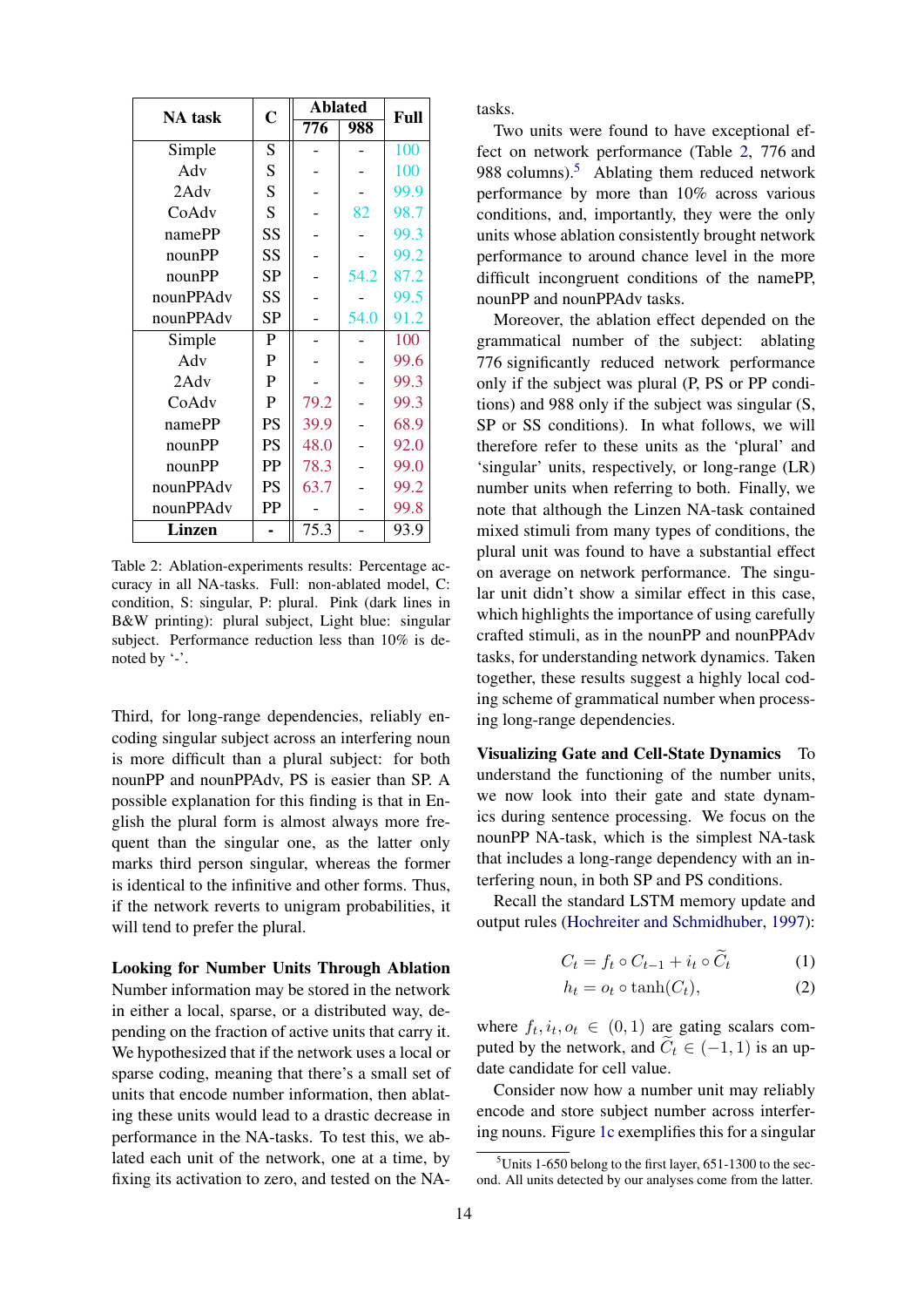<span id="page-4-0"></span>

(c) Prediction (singular)

(651 and 1300 ).

Figure 1: (a) to (c) – Cell and gate activations during processing of sentences with a prepositional phrase between subject and verb. Values in [\(a\)](#page-4-0) and [\(b\)](#page-4-0) are averaged across all condition sentences, with error bars showing standard deviations. [\(d\)](#page-4-0) – Efferent weights of specific units at the output layer to singular and plural verb forms.

unit, showing the desired gate and cell dynamics. The four conditions are represented with separated curves - pink for plural subject, light blue for singular, and dashed lines for incongruent conditions. Gate and cell activity at time points unrelated to solving the NA-task are masked with white, as we do not make precise predictions for them.

The update rule of the LSTM cell has two terms (Eq. [1\)](#page-3-2).<sup>[6](#page-4-1)</sup> In the first,  $f_t \circ C_{t-1}$ , the forget gate controls whether to keep the previous cell content  $(f_t = 1$ : perfect remembering) or forget it  $(f_t = 0)$ : complete forgetting). In the second,  $i_t \circ \tilde{C}_t$ , the

input gate controls whether the information currently presented to the network, as encoded by  $\tilde{C}_t$ , should be written onto the cell  $(i_t = 1$ : full access) or not  $(i<sub>t</sub> = 0)$ . The singular unit can thus use these gates to reliably store number information across long-range dependencies. Specifically, the unit can (enumeration follows the same order as the panels in Figure [1c\)](#page-4-0): (1) encode subject number via  $\tilde{C}_{t_{subject}}$  with different values for singular and plural; (2) open the input gate *only* when a singular subject is presented  $(i<sub>t</sub>_{subject} = 1$ in light-blue curves *only*) and protect it from interfering nouns  $(i_t = 0, t_{subject} < t < t_{verb})$ ; (3) at the same time, clear the cell from previously stored information ( $f_{t_{subject}} = 0$ ) and then

<span id="page-4-1"></span><sup>&</sup>lt;sup>6</sup>We abuse notation here, using the symbols denoting whole layers in equations  $(1)$  and  $(2)$  to denote the components of single cells.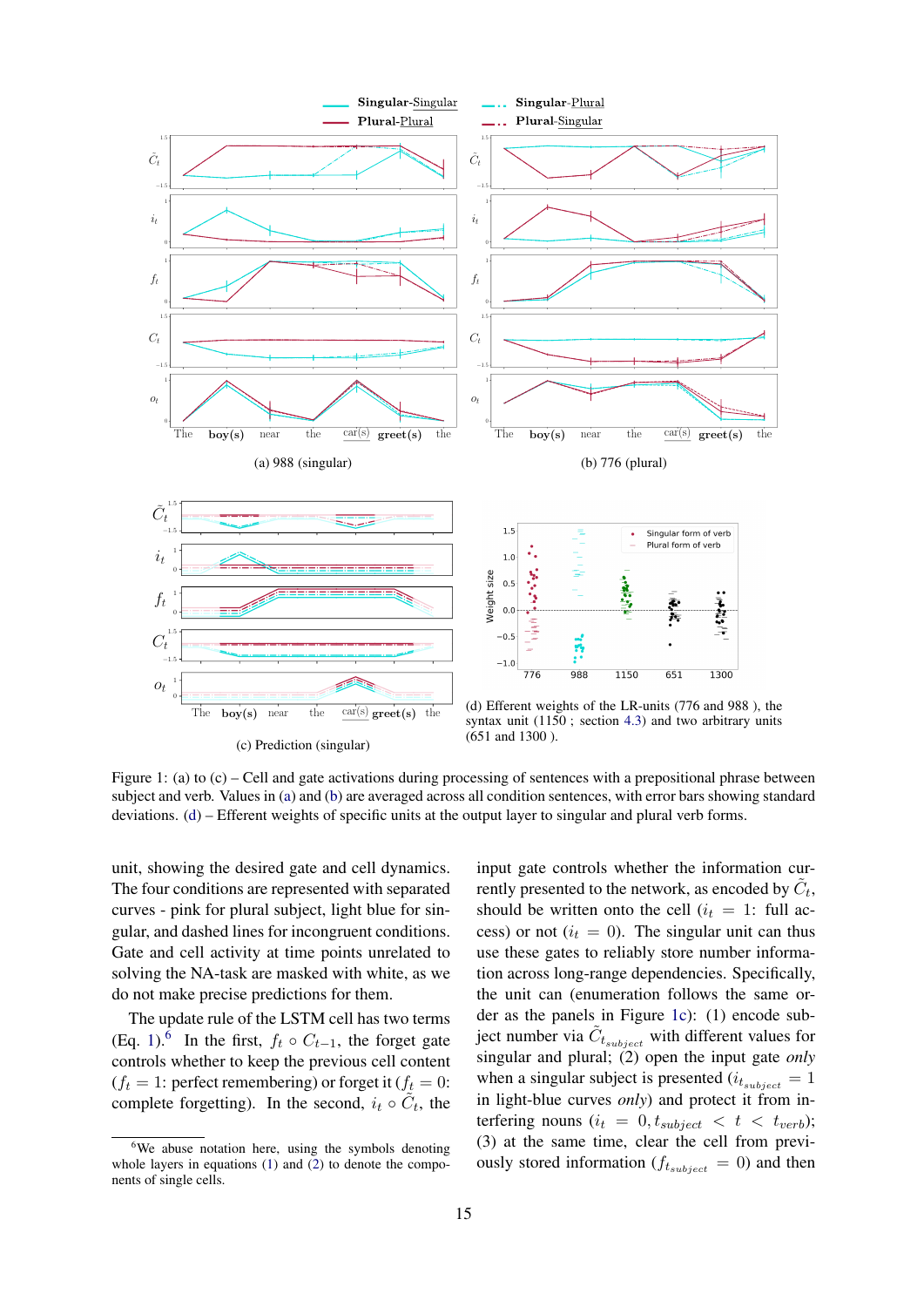store subject number across the entire dependency  $(f_t = 1, t_{subject} < t < t_{verb})$ ; (4) this will result in stable encoding of subject number in the cell  $C_t$ throughout the dependency; (5) finally, output subject number at the right moment, when predicting the verb form  $(o_{t_{verb}-1} = 1)$  (Eq. [2\)](#page-3-3).

Figures [1a](#page-4-0) and [1b](#page-4-0) present the actual gate and cell dynamics of the singular and plural units. Both units follow the general solution for reliable number storage described above. Note that for  $\tilde{C}_t$  and  $i_t$ , and as a result also for  $C_t$ , the plural unit 'mirrors' the singular unit with respect to subject number (pink curves of PP and PS vs. Light blue curves of SS and SP). This is in accordance with the results of the ablation experiments, which showed that ablating these units had an effect that depended on the grammatical number of the subject (Table [2\)](#page-3-0). This provides complementary support for the identification of these units as 'singular' and 'plural'.

A single divergence between the solution depicted in Figure [1c](#page-4-0) and the actual dynamics of the number units is that input gate activity is smaller, but not zero, at the time step immediately following the subject. One speculative explanation is that this might be useful to process compound nouns. In these cases, subject number information is stored with the second noun, whereas in the case of simple nouns there is no 'risk' of encountering an interfering noun immediately after the subject, making the delay in closing the gate safe.

The singular and plural units had emerged at the second layer of the network. This seems appropriate since number information needs to be directly projected to the output layer for correct verb-form prediction. Moreover, number-unit output should be projected differently to singular and plural verb forms in the output layer, only increasing activity in output units representing the suitable form. For example, for the singular unit, since singular subjects are encoded with a negative value  $(C_{t_{verb}-1} < -1$  in figure [1a\)](#page-4-0), the more negative its efferent weights to singular verb forms in the output layer, the higher the probabilities of these verb forms would be. Figure [1d](#page-4-0) shows the efferent weights of the LR-number units to all verbs in our data-sets. We found that, indeed, the efferent weights to the singular and plural verb forms are segregated from each other, with weight signs that correspond to the negative encoding of subject number used by both singular and plural units.

<span id="page-5-0"></span>

Figure 2: Generalization across time of subject-number prediction. Error bars represent standard deviations across cross-validation splits.

Two other arbitrary units, 651 and 1300 , and the syntax unit 1150 to be described below (Section [4.3\)](#page-6-0) do not have segregated efferent weights to verb forms, as expected.

#### 4.2 Short-Range Number Information

Performance on the easier NA-tasks (Simple, Adv, 2Adv) was not impaired by single-unit ablations. This suggests that number may be encoded also elsewhere in the network, perhaps via a more distributed code. To verify this, we tested whether subject number can be decoded from the whole pattern of activities in the network (excluding the two LR-number units) and whether this decoding is stable across time (see [Giulianelli et al.,](#page-9-18) [2018,](#page-9-18) for similar observations and related methods). We expected this distributed activity to track number in a small time window after the subject, but, unlike the LR-number units, to be affected by incongruent intervening nouns.

We trained a linear model to predict the grammatical number of the subject from network activity in response to the presentation of the subject, and tested its prediction on test sets from all time points [\(King and Dehaene,](#page-9-19) [2014\)](#page-9-19), in incongruent conditions only of the nounPP task. We used Area under of Curve (AUC) to evaluate model performance. Figure [2](#page-5-0) shows decoding across time of subject number from cell activity of each number unit separately and from cell activity of the entire network without these two units ('Full model minus LR-units'). Results show that number information can be efficiently decoded from other units in the network, and that this information can be carried for several time steps (relatively high AUC up to the second determiner). However, the way in which these units encode number is sensitive to the last encountered noun, with AUC decreasing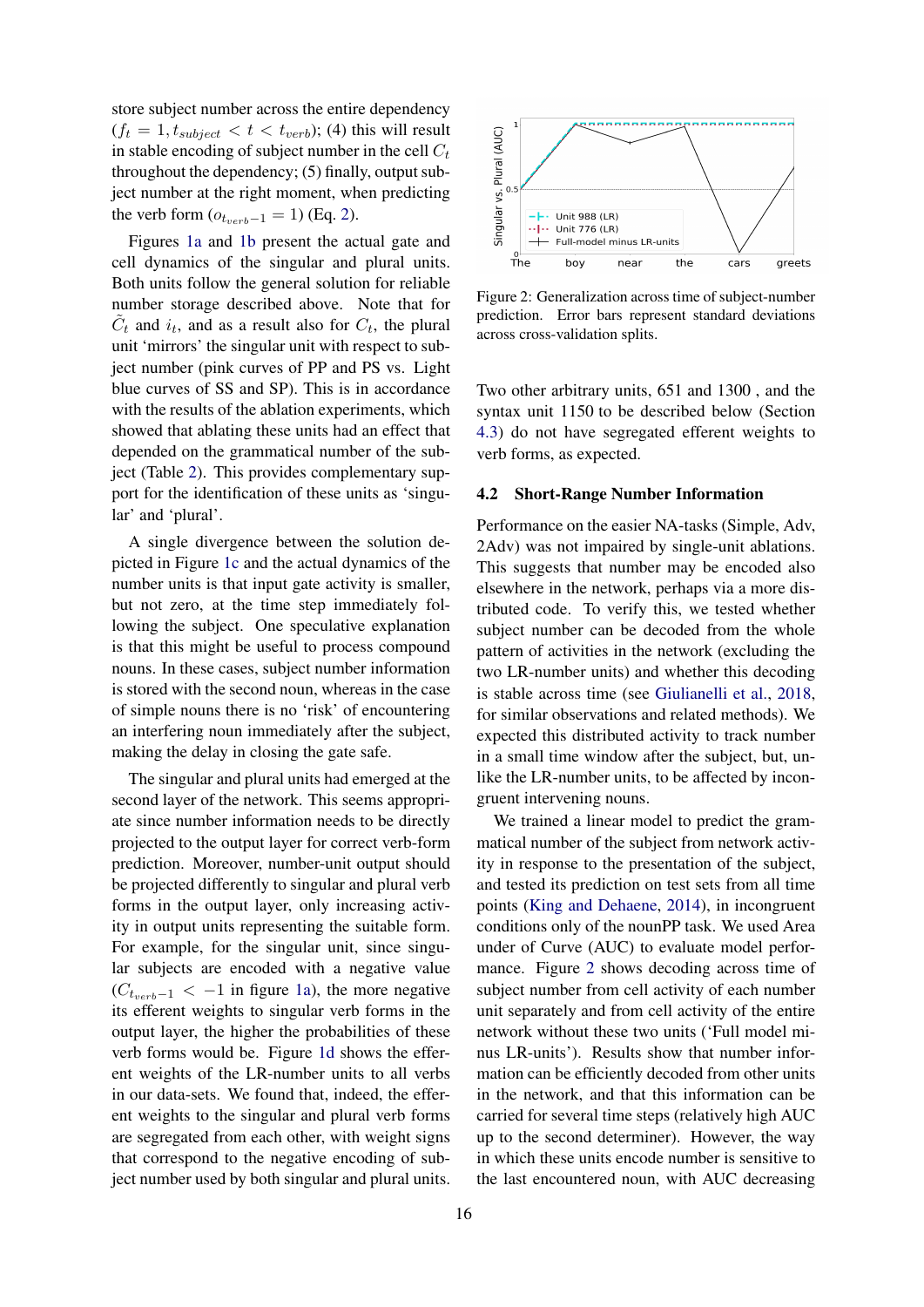<span id="page-6-1"></span>

Figure 3: Cell activity of syntax unit 1150 while processing various syntactic structures. Values averaged across all stimuli in an NA-task, with error bars representing standard deviations. Relative clause NA-task stimuli were specifically generated for this visualization.

to zero around the second noun ('cars'), whereas test performance of the models trained on cell activity of the LR-number units is consistently high. This confirms that number prediction is supported both by the LR-number units, and by distributed activation patterns of other short-range (SR) number units. The latter, however, are not syntaxsensitive, and simply encode the number of the last noun encountered.

A full description of the SR-number units is beyond our scope. However, we note that 10 SRnumber units in the second layer of the network were identified, which had efferent weights with a similar segregated structure as that of the LR units (Figure [1d\)](#page-4-0). These units were indeed sensitive to the last encountered noun: subject number could be decoded from single-unit cell activity during its presentation (AUC $> 0.9$ ), but activity 'swaps' once an interfering noun appears (i.e., AUC decreases to zero in a generalizationacross-time analysis). Finally, to validate the role of SR-number units in encoding number for easier NA-tasks, we ablated both SR and LR number units (12 in total) or SR units only (10 in total) and evaluated network performance on these NAtasks. Both experiments resulted in a significant reduction in task performance compared to 1,000 random equi-size ablations ( $p < 0.01$  in all 'easier' tasks).

Intriguingly, we observed qualitatively that LR units are almost always making the right prediction, even when the network predicts the wrong number. The wrong outcome, in such cases, might be due to interference from the syntax-insensitive SR units. We leave the study of LR-SR unit interplay to future work.

### <span id="page-6-0"></span>4.3 Syntax Units

We saw how the input and forget gates of the LRnumber units control the flow of subject-number information. It remains unclear, however, how the dynamics of these gates are controlled by the network. We hypothesized that other units in the network may encode information about the syntactic structure of the sentence, and thus about the subject-verb dependency. These units could then control and coordinate the opening and closing of the input and forget gates of the number units.

To identify such 'syntax' units, we tested from which units syntactic information can be efficiently decoded. We used depth of the syntactic tree as a proxy for syntactic structure [\(Nel](#page-9-17)[son et al.,](#page-9-17) [2017\)](#page-9-17) and trained an L2-regularized regression model to predict syntactic tree-depth from the hidden-state activity of all units. In all experiments, we used the data presented in Section [3](#page-1-1) above and performed a nested 5-fold crossvalidation procedure. Word frequency, which was added as a covariate to the model, had a negligible effect on the results. Syntactic tree-depth was found to be efficiently decodable from network activity  $(R_{test-set}^2 = 0.85 \pm 0.009;$  covariatecorrected). A small subset of 'syntax' units had relatively high weights in the regression model (mean weight =  $7.6 \times 10^{-4}$ , SD= $7.86 \times 10^{-2}$ ; cutoff for outlier weights was set to three SDs). Since the interpretation of the regression weights may depend on possible correlations among the features, we also tested the causal effect of these units on NA-task performance. Ablating the syntax units together resulted in significant performance reduction in NA-tasks that have an interfering noun: Linzen NA-task:  $p = 0.024$ , nounPPAdv-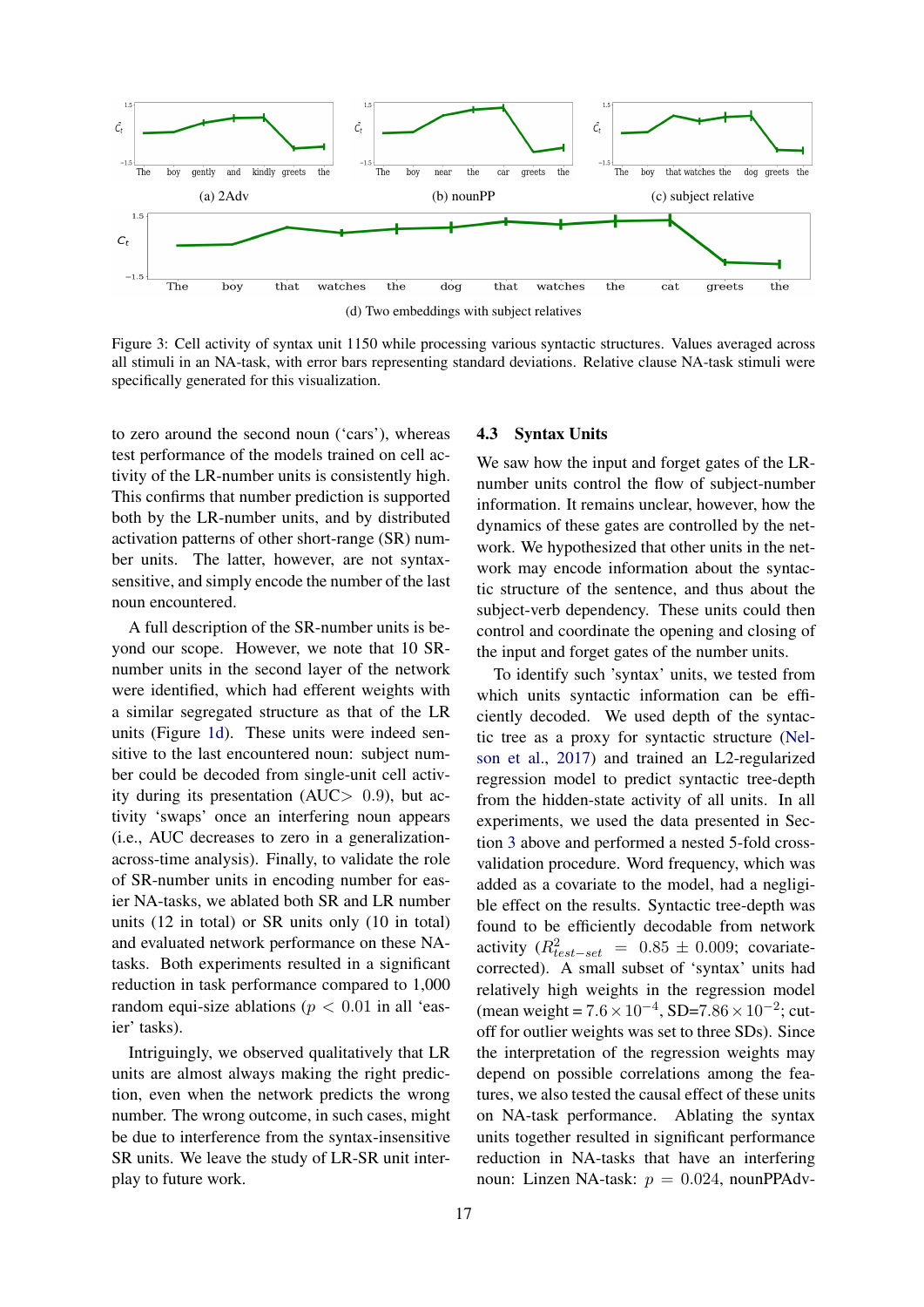<span id="page-7-0"></span>

Figure 4: Connectivity among the syntax unit 1150 and LR-number units 776 and 988 . Projecting units are on the table rows. Blue background highlights outlier values ( $|z - score| > 3$ ). Weights from the syntax unit are marked with large diamond markers and are explicitly labeled in the plots.

SP:  $p = 0.011$ , nounPPAdv-PS:  $p = 0.034$ , nounPP-SP:  $p < 0.001$  and marginally significant in nounPP-PS:  $p = 0.052$  (compared to 1000 random ablations of subsets of units of the same size).

To gain further insight regarding the functioning of the syntax units, we next visualized their gate and cell dynamics during sentence processing. We found that cell activity of unit 1150 , which also had one of the highest weights in the regression model, was remarkably structured. The activity of this unit increases across the entire subjectverb dependency and drops abruptly right after. Figures [3a](#page-6-1) and [3b](#page-6-1) show cell activity of this unit during the processing of stimuli from the 2Adv and nounPP tasks. We found the same dynamics in cases where another verb occurs between subject and main verb, as in subject relatives (Figure [3c\)](#page-6-1), and in exceptionally long-distance dependencies with two interfering nouns and verbs (Figure [3d\)](#page-6-1). Taken together, these results suggest that unit 1150 consistently encodes subject-verb dependencies in a syntax-sensitive manner. Other syntax units did not show an easily interpretable dynamics and had no clear interactions with the number units in the analysis discussed next. This suggests that they perform different syntactic, or possibly other, functions.

### 4.4 Syntax-Number Units Connections

We finally look at the connections that were learned by the LSTM between syntax unit 1150 , which appears to be more closely involved in tracking subject-verb agreement, and the LR number units, as well as at the connections between the LR-number units themselves. For each unit pair, there are 4 connection types, one for each component of the target cell (to the 3 gates and to the update candidate). We focus on input and forget gates, as they control the flow and storage of number information.

Figures [4a](#page-7-0) and [4b](#page-7-0) show the distributions of all afferent recurrent weights to the input and forget gates of the LR-number units, scaled by the maximal activity  $h_t$  of the pre-synaptic units during the nounPP task (this scaling evaluates the *effective* input to the units and did not change the conclusions described below). We found that the weights from the syntax unit to the forget gate of both 776 and 988 are exceptionally high in the positive direction compared to all other afferent connections in the network  $(z - score = 8.1, 11.2,$  respectively) and those to their input gates exceptionally negative  $(z - score = -16.2, -7.2)$ . Since the cell activity of syntax unit 1150 is positive across the entire subject-verb dependency (e.g., Figure [3d\)](#page-6-1), the connectivity from the syntax unit drives the number unit forget gates towards one  $(W^{f}_{776,1150}h^{1150} \gg 0$  and  $W^{f}_{988,1150}h^{1150} \gg 0;$  $t_{subject} < t < t_{verb}$ ) and their input gates towards zero ( $W^i_{776,1150}h^{1150} \ll 0$  and  $W^i_{988,1150}h^{1150} \ll$ 0). Looking at the right-hand-side of Eq. [\(1\)](#page-3-2), this means that the first term becomes dominant and the second vanishes, suggesting that, across the entire dependency, the syntax unit conveys a 'remember flag' to the number units. Similarly, when the activity of the syntax unit becomes negative at the end of the dependency, it conveys an 'update flag'.

Last, we note that the reciprocal connectivity between the two LR-number units is always positive, to both input and forget gates (with  $|z - z|$  $\vert score \vert > 3$  for the 776 -to-988 direction). Since their activity is negative throughout the subjectverb dependency (Figures [1a](#page-4-0) and [1b\)](#page-4-0), this means that they are *mutually inhibiting*, thus steering towards an unequivocal signal about the grammatical number of the subject to the output layer.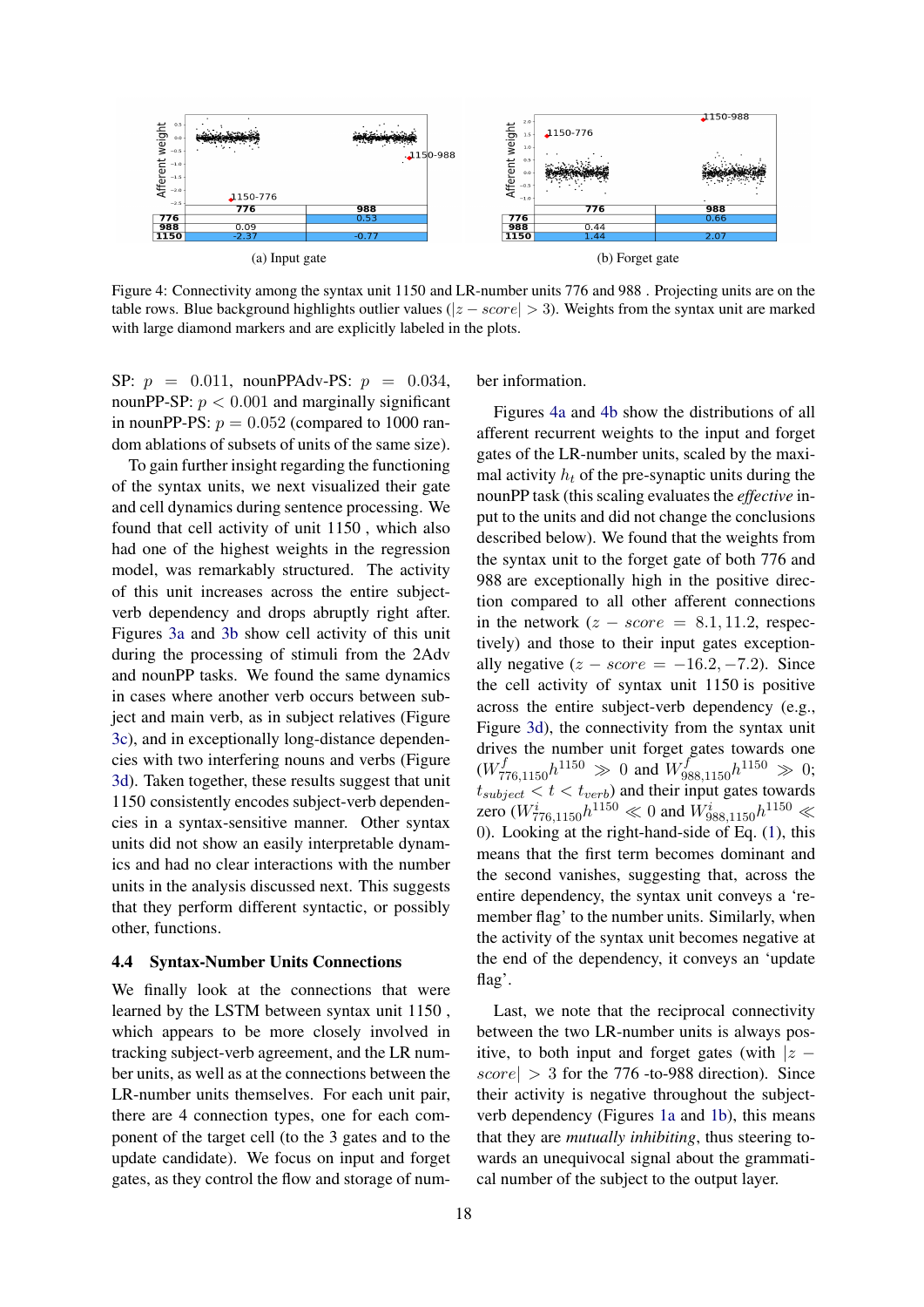#### 5 Summary and Discussion

We provided the first detailed description of the underlying mechanism by which an LSTM language-model performs long-distance number agreement. Strikingly, simply training an LSTM on a language-model objective on raw corpus data brought about single units carrying exceptionally specific linguistic information. Three of these units were found to form a highly interactive local network, which makes up the central part of a 'neural' circuit performing long-distance number agreement.

One of these units encodes and stores grammatical number information when the main subject of a sentence is singular, and it successfully carries this information across long-range dependencies. Another unit similarly encodes plurality. These number units show that a highly local encoding of linguistic features can emerge in LSTMs during language-model training, as was previously suggested by theoretical studies of artificial neural networks (e.g., [Bowers,](#page-8-0) [2009\)](#page-8-0) and in neuroscience (e.g., [Kutter et al.,](#page-9-20) [2018\)](#page-9-20).

Our analysis also identified units whose activity correlates with syntactic complexity. These units, as a whole, affect performance on the agreement tasks. We further found that one of them encodes the main subject-verb dependency across various syntactic constructions. Moreover, the highest afferent weights to the forget and input gates of both LR-number units were from this unit. A natural interpretation is that this unit propagates syntax-based remember and update flags that control when the number units store and release information.

Finally, number is also redundantly encoded in a more distributed way, but the latter mechanism is unable to carry information across embedded syntactic structures. The computational burden of tracking number information thus gave rise to two types of units in the network, encoding similar information with distinct properties and dynamics.

The relationship we uncovered and characterized between syntax and number units suggests that agreement in an LSTM language-model cannot be entirely explained away by superficial heuristics, and the networks have, to some extent, learned to build and exploit structure-based syntactic representations, akin to those conjectured to support human-sentence processing.

In future work, we intend to explore how the en-

coding pattern we found varies across network architectures and hyperparameters, as well as across languages and domains. We also would like to investigate the timecourse of emergence of the found behaviour over training time.

More generally, we hope that our study will inspire more analyses of the inner dynamics of LSTMs and other sequence-processing networks, complementing the currently popular "black-box probing" approach. Besides bringing about a mechanistic understanding of language processing in artificial models, this could inform work on human-sentence processing. Indeed, our study yields particular testable predictions on brain dynamics, given that the computational burden of long-distance agreement remains the same for artificial and biological neural network, despite implementation differences and different data sizes required for language acquisition. We conjecture a similar distinction between SR and LR units to be found in the human brain, as well as an interaction between syntax-processing and featurecarrying units such as the LR units, and plan to test these in future work.

### Acknowledgments

We would like to thank Kristina Gulordava, Jean-Remi King, Tal Linzen, Gabriella Vigliocco and Christophe Pallier for helpful feedback and comments on the work.

# **References**

- <span id="page-8-2"></span>Yossi Adi, Einat Kermany, Yonatan Belinkov, Ofer Lavi, and Yoav Goldberg. 2017. Fine-grained analysis of sentence embeddings using auxiliary prediction tasks. In *Proceedings of ICLR* In *Proceedings of ICLR Conference Track*, Toulon, France. Published online: [https://openreview.net/group?](https://openreview.net/group?id=ICLR.cc/2017/conference) [id=ICLR.cc/2017/conference](https://openreview.net/group?id=ICLR.cc/2017/conference).
- <span id="page-8-3"></span>Guillaume Alain and Yoshua Bengio. 2017. Understanding intermediate layers using linear classifier probes. In *Proceedings of ICLR Conference Track*, Toulon, France.
- <span id="page-8-1"></span>Jean-Philippe Bernardy and Shalom Lappin. 2017. Using deep neural networks to learn syntactic agreement. *Linguistic Issues in Language Technology*, 15(2):1–15.
- <span id="page-8-0"></span>Jeffrey Bowers. 2009. On the biological plausibility of grandmother cells: Implications for neural network theories in psychology and neuroscience. *Psychological Review*, 116(1):220–251.